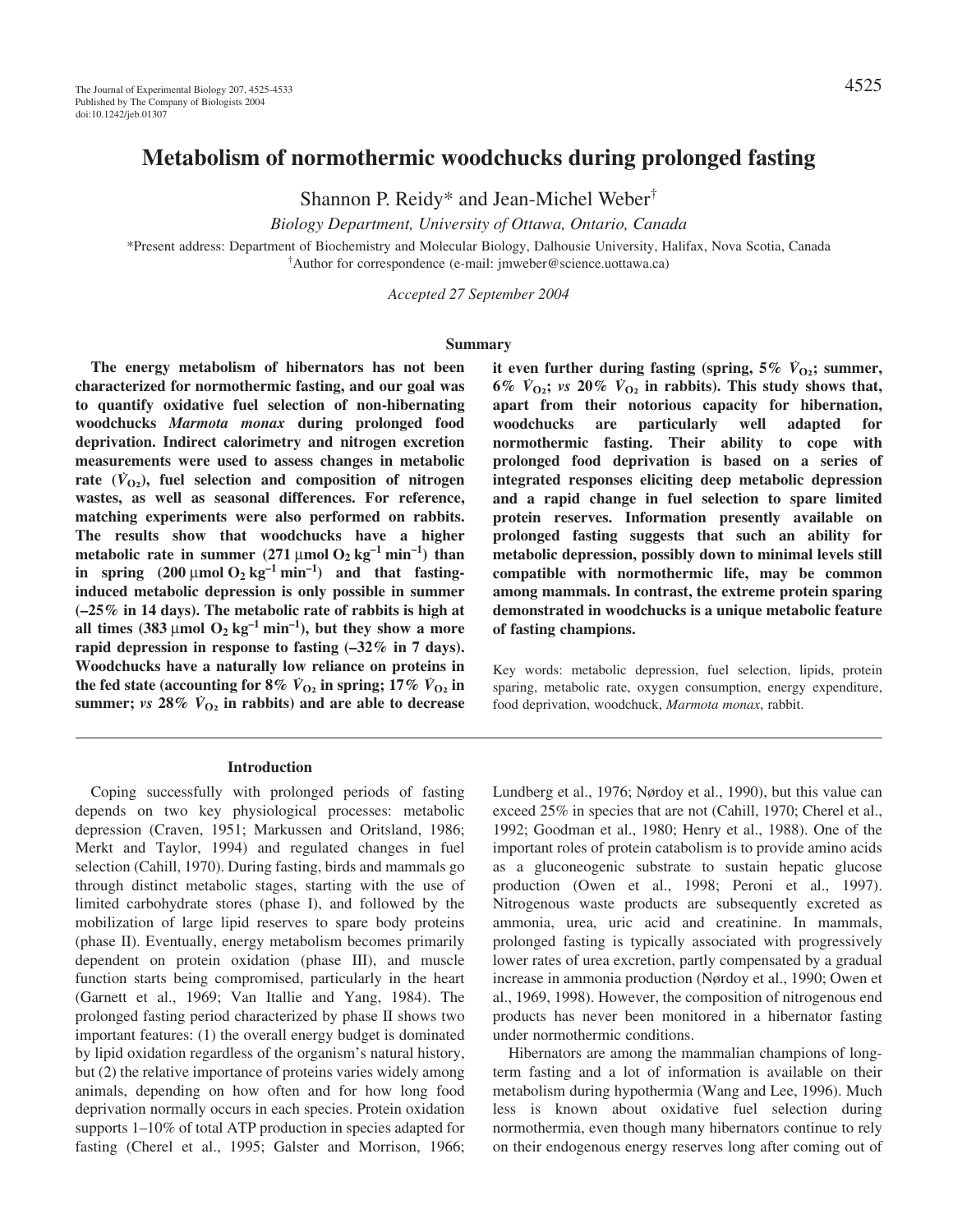# 4526 S. P. Reidy and J.-M.Weber

hibernation. For example, woodchucks *Marmota monax* (Davis, 1967; Hamilton, 1934; Snyder et al., 1961) and American black bears *Ursus americanus* (Nelson, 1980) are known to continue fasting for several weeks after spring arousal, even though snow has melted and food is readily available. Numerous studies have investigated the biology of hibernators (for a review, see Humphries et al., 2003), but no information is available on their response to fasting under normothermic conditions. They show seasonal changes in energy expenditure, with lower normothermic metabolic rates during the fall, and as much as a 96% decrease during actual hibernation (Körtner and Heldmaier, 1995). However, it is not known whether they use metabolic depression during prolonged normothermic fasting, a strategy commonly observed in non-hibernators (Choshniak et al., 1995; Keys et al., 1950; Ma and Foster, 1986; Merkt and Taylor, 1994). Depressing metabolism under normothermic conditions could be a very valuable compromise to delay the depletion of energy reserves without the loss of alertness and mobility imposed by hibernation. In this study, our goal was to quantify the metabolic response of normothermic woodchucks to prolonged fasting. We used indirect calorimetry and nitrogen excretion analysis to determine: (1) the presence and/or extent of metabolic depression, (2) the pattern of changes in oxidative fuel selection and nitrogenous waste production, and (3) whether these metabolic responses show seasonal differences by comparing animals in early spring and in summer. As a reference, we also carried out parallel experiments under identical conditions, but on New Zealand white rabbits, a species of similar size and diet as the woodchuck, but not adapted for prolonged fasting.

# **Materials and methods**

## *Animals*

Woodchucks *Marmota monax* L. and New Zealand white rabbits *Oryctolagus cuniculus* L. of both sexes were used. They were obtained from a captive colony (Cornell University, Ithaca, NY, USA) and from Charles River (St. Hyacinthe, Quebec, Canada), respectively. The woodchucks ate food pellets (54% carbohydrate, 2% fat, 15% protein, 18% crude fibre and 11% water) and the rabbits were fed rabbit chow (52% carbohydrate, 3% fat, 16% protein, 14% crude fibre and 15% water). All the measurements were carried out at two different times of the year: (i) in early spring following hibernation (February–March,  $N=4$ ; spring woodchucks) and (ii) during the summer following a winter without hibernation (July–August, *N*=4; summer woodchucks). For rabbits, we found no seasonal differences and, therefore, all results were pooled in this species (March–October, *N*=9 rabbits).

## *Fasting protocols*

Food was provided for the first 3 days of each experiment while food consumption rate was monitored to obtain baseline values. Then, the animals were fasted for the remainder of the measurements. Water was available *ad libitum* at all times. All

experiments were approved by the Animal Care Committee of the University of Ottawa that imposed maximal values for fasting duration and weight loss in each species. For the rabbits, the experiments had to be terminated after a maximum of 7 days without food, or when they had lost 15% of initial body mass. For the woodchucks, fasting was allowed for up to 14 days, or until they had lost 30% of initial body mass.

# *Measurements of gas exchange and nitrogen excretion*

Animals were measured individually in a closed Plexiglas respirometer (54 cm $\times$ 38 cm $\times$ 67 cm) supplied with room air at 3–8  $1 \text{ min}^{-1}$ . Rates of  $O_2$  consumption and  $CO_2$  production were measured in a respirometer (Oxymax system, Columbus Instruments, Columbus, Ohio, USA) as described previously (Fournier and Weber, 1994). Gas exchange measurements were interrupted for  $\sim$ 30 min once a day to weigh the animals, measure rectal temperature, clean the respirometer, and calibrate the analyzers. The respirometer floor was modified to allow the collection of urine in a vessel containing a thymol crystal and placed on ice to prevent bacterial growth. The volume of urine produced was measured every 24 h and a daily subsample was frozen to measure total nitrogen and the main nitrogenous waste products: ammonia, urea, uric acid and creatinine.

## *Body composition*

Additional animals of the same batch (2 spring woodchucks, 2 summer woodchucks and 3 rabbits) were euthanized by overdose of pentobarbital in the post-absorptive state (12 h after their last meal) to determine body composition before fasting. Skeletal muscle, adipose tissue, liver and heart mass were measured after careful dissection.

#### *Analyses and calculations*

Total urinary nitrogen was measured using the Kjeldahl method (Tecator analyzers, 1007 Digester and Kjeltec System 1002 Distilling Unit, Hoganas, Sweden). The concentrations of individual nitrogenous compounds of urine were quantified spectrophotometrically. Urea was determined using the urease/glutamate dehydrogenase method and uric acid was measured using the uricase method (Bergmeyer, 1985). Creatinine was measured using a commercial kit (Sigma diagnostics kit, St Louis, MO, USA). Total ammonia  $(NH_3+NH_4^+)$  was measured according to the method of Verdouw (1978). Protein oxidation (in g) was calculated by multiplying total urinary nitrogen excretion (in g) by 6.25, assuming that the proteins oxidized contained an average of 16% N by weight. Rates of carbohydrate and lipid oxidation were calculated according to the equations of Frayn (1983) as follows:

Carbohydrate oxidation =  $4.55\dot{V}_{CO_2} - 3.21\dot{V}_{O_2} - 2.87$ (urinary N excretion) and

Lipid oxidation =

$$
1.67\dot{V}_{O_2} - 1.67\dot{V}_{CO_2} - 1.92(\text{urinary N exception})
$$
,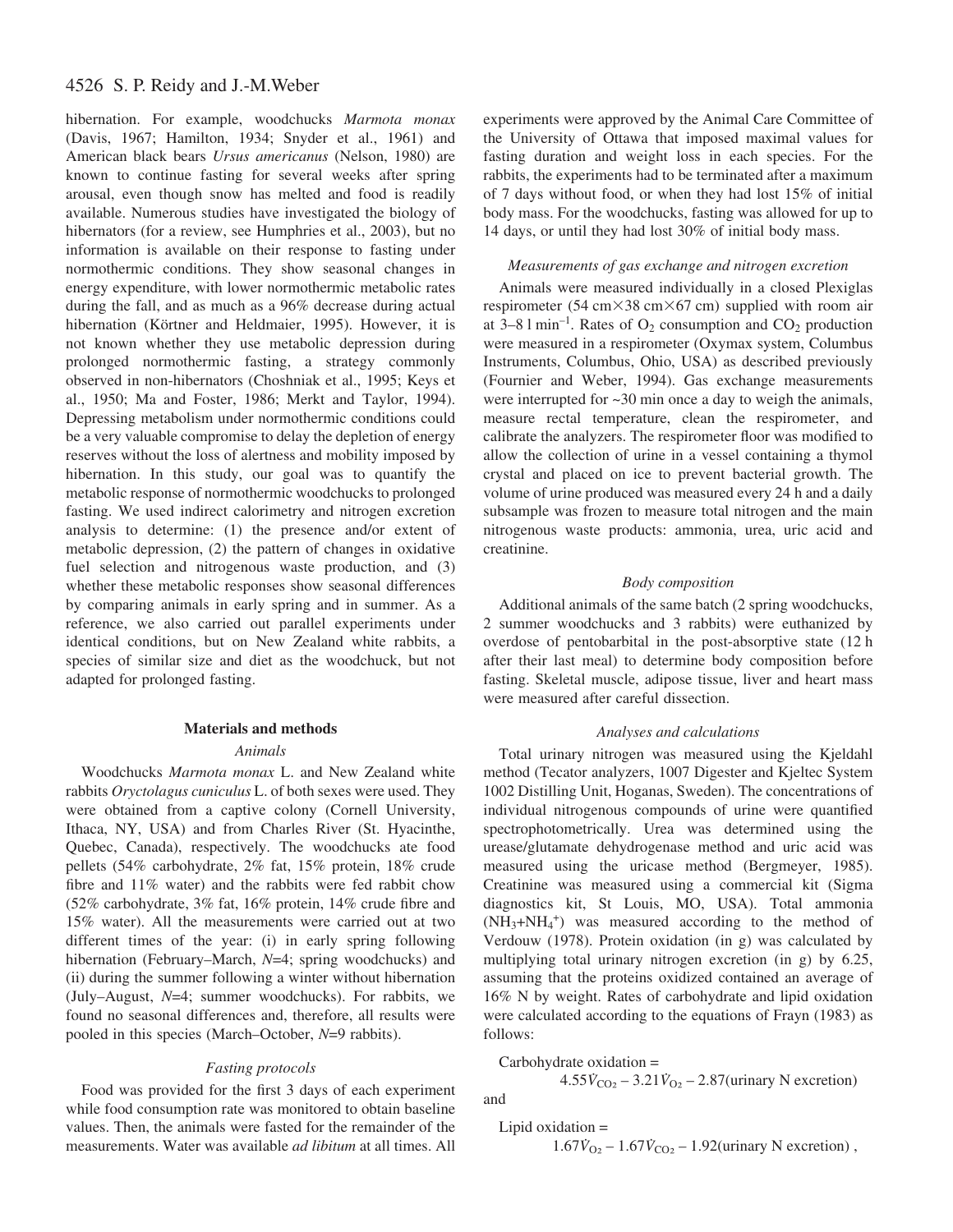| Table 1. Body mass, oxygen consumption, food consumption and body temperature of fed rabbits and woodchucks after 3 days in |  |
|-----------------------------------------------------------------------------------------------------------------------------|--|
| <i>the respirometer</i>                                                                                                     |  |

|                                                                               | <b>Woodchuck</b> |                    |                    |
|-------------------------------------------------------------------------------|------------------|--------------------|--------------------|
|                                                                               | Spring           | Summer             | Rabbit             |
| N                                                                             | 4                |                    |                    |
| Body mass (kg)                                                                | $3.130\pm0.31$   | $4.195 \pm 0.28$ * | $3.052 \pm 0.08^*$ |
| Mean 24 h oxygen consumption (µmol $O_2$ kg <sup>-1</sup> min <sup>-1</sup> ) | $200.2 \pm 17.4$ | $270.7 \pm 20.9^*$ | $383.1 \pm 11.4*$  |
| Food consumption (g $kg^{-1}$ day <sup>-1</sup> )                             | $18.77 \pm 4.43$ | $28.23 \pm 9.29$   | $28.30 \pm 3.36$   |
| Body temperature $(^{\circ}C)$                                                | $36.75 \pm 0.32$ | $36.45 \pm 0.61$   | $39.12 \pm 0.22^*$ |

Values are means ± S.E.M. \*Significant difference between the marked value and the value to its left.

where the rates of carbohydrate and lipid oxidation and urinary N excretion are in g min<sup>-1</sup> and  $\dot{V}_{O_2}$  and  $\dot{V}_{CO_2}$  in 1 min<sup>-1</sup>. The rates of lipid oxidation in  $g$  min<sup>-1</sup> were converted to molar equivalents, using a molecular mass of 861 g mol<sup>-1</sup> for an average triacylglycerol (Frayn, 1983). After 1 complete day of fasting, lipid and protein oxidation were assumed to account for 100% of total oxygen consumption; the oxygen consumption linked to lipid oxidation was therefore calculated by subtracting the oxygen consumption of protein oxidation from total oxygen consumption. This was done because long-term fasting causes a significant stimulation of gluconeogenesis and ketone metabolism (Baba et al., 1995; Krilowicz, 1985), thereby invalidating the usual postabsorptive calculations of indirect calorimetry for partitioning lipid and carbohydrate oxidation (Frayn, 1983; Owen et al., 1998).

### *Statistics*

The effects of fasting were assessed by repeated-measures analysis of variance (ANOVA) with time, individual animal and season or species as main factors. When significant temporal changes were detected, the Dunnett's *posthoc* test was used to determine which fasting means were different from control values from fed animals. Percentages were transformed to the arcsine of their square root before statistical analyses. All values are presented as means  $\pm$  s.e.m. and significant differences are indicated when *P*<0.05.

# **Results**

## *Seasonal effects in woodchucks*

In the fed state, the woodchucks had a higher body mass and a higher metabolic rate in summer than in spring (*P*<0.05), but their food consumption rate and body temperature were not significantly different between seasons (Table 1). Muscle, heart and liver mass were the same between seasons in the fed woodchucks, but adipose tissue mass was significantly higher in the summer than in the spring (Table 2). During prolonged fasting, the rate of weight loss was identical between spring and summer (Fig. 1) and it decreased progressively from  $17.3\pm1.7~g~kg^{-1}~day^{-1}$  on the first day to  $5.2\pm0.6~g~kg^{-1}~day^{-1}$ after 14 days without food  $(P<0.05$ ; Fig. 1B). Therefore, after 2 weeks of fasting the woodchucks had only lost 13% of initial body mass (Fig. 1A). The oxygen consumption of the fed animals was 35% higher in summer than in spring (*P*<0.05; Table 1). The summer woodchucks reduced metabolic rate by 25% during fasting (*P*<0.05), whereas the spring woodchucks did not (Fig. 2). By the end of the fasting period, the initial difference in oxygen consumption observed between seasons had therefore disappeared (Fig. 2A). In the summer woodchucks, the metabolic depression observed during fasting was accompanied by a decrease in body temperature (*P*<0.05; Fig. 3), and a significant correlation between  $O<sub>2</sub>$  consumption and body temperature was observed in this group (Pearson correlation coefficient=0.595; *P*<0.05).

The relative contributions of the different metabolic fuels to total energy expenditure are presented in Fig. 4. Before fasting,

| Table 2. Body composition of a subsample of post-absorptive rabbits and woodchucks determined by carcass dissection |  |  |  |  |
|---------------------------------------------------------------------------------------------------------------------|--|--|--|--|
|                                                                                                                     |  |  |  |  |
|                                                                                                                     |  |  |  |  |

|                              | Woodchuck         |                   |                    |
|------------------------------|-------------------|-------------------|--------------------|
|                              | Spring            | Summer            | Rabbit             |
| $\boldsymbol{N}$             |                   |                   |                    |
| Body mass (kg)               | $2.828 \pm 0.372$ | $3.955 \pm 0.200$ | $3.633 \pm 0.09$   |
| Skeletal muscle (% LBM)      | $52.41 \pm 1.19$  | $54.32 \pm 1.59$  | $48.23 \pm 0.70^*$ |
| Adipose tissue (% body mass) | $40.31 \pm 0.53$  | $56.10\pm0.48*$   | $17.85 \pm 1.80^*$ |
| Heart $(\%$ LBM)             | $1.10\pm0.09$     | $1.17\pm0.01$     | $0.42 \pm 0.02^*$  |
| Liver $(\%$ LBM)             | $6.08 \pm 0.11$   | $6.16 \pm 0.44$   | $3.10\pm0.37*$     |

Values are means  $\pm$  s.E.M. \*Significant difference between the marked value and the value to its left. LBM, lean body mass.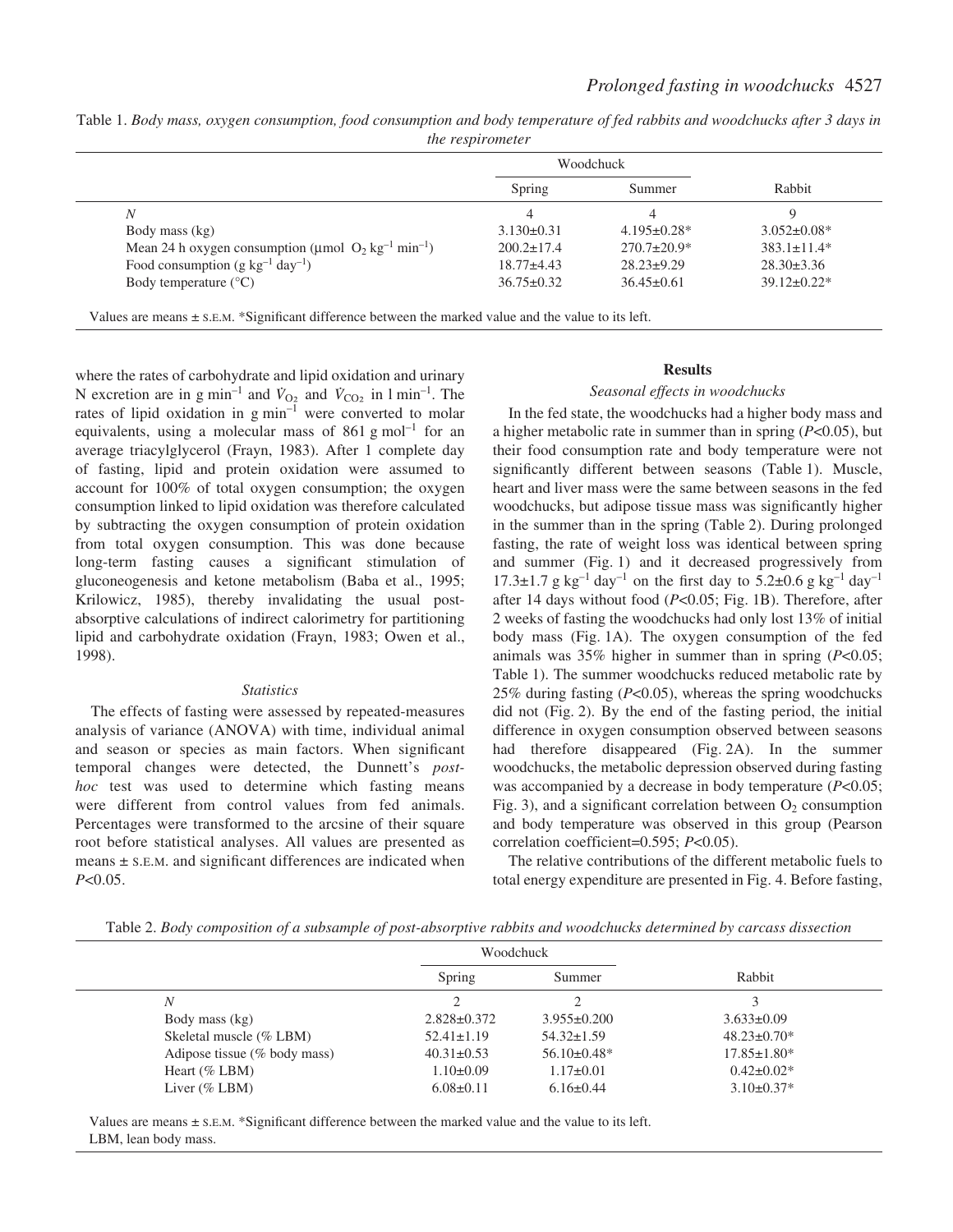

Fig. 1. Changes in body mass of adult woodchucks and rabbits during prolonged fasting. (A) Body mass expressed as % of initial mass measured in fed animals (the value for day 0), and (B) rate of absolute mass loss in g $kg^{-1}$  day<sup>-1</sup>. Values are means  $\pm$  s.E.M. for summer woodchucks (*N*=4), spring woodchucks (*N*=4) and rabbits (*N*=9).



Fig. 2. Mean rate of oxygen consumption over a 24 h period of adult woodchucks and rabbits during prolonged fasting. Values are means  $\pm$  S.E.M. (A) Absolute rates in  $\mu$ mol $O_2$  kg<sup>-1</sup> min<sup>-1</sup> and (B) values expressed as % of initial metabolic rate measured on day 0 in fed animals. Summer woodchucks (*N*=4), spring woodchucks (*N*=4) and rabbits (*N*=9).



Fig. 3. Body temperature of woodchucks and rabbits before and during a prolonged fast. Values are means ± S.E.M. for summer woodchucks (*N*=4), spring woodchucks (*N*=4) and rabbits (*N*=9). \* indicates significant differences from the fed values (day 0) within each group.

the percentage contribution of lipid and carbohydrate oxidation was the same between spring and summer woodchucks (*P*>0.05), whereas protein oxidation was higher in the summer than in the spring  $(P<0.05; Fig. 4A)$ . Lipids rapidly became the dominant fuel when fasting was initiated (Fig. 4B) and remained so until the end of the experiments (Fig. 4C). The seasonal difference in protein metabolism observed in the fed woodchucks disappeared during fasting because food deprivation decreased protein oxidation in the summer animals.

### *Differences between woodchucks and rabbits*

No seasonal differences in body mass, metabolic rate, food consumption or body temperature were observed in the rabbits (*P*>0.05) and, therefore, spring and summer results were pooled for this species. A large difference in oxygen consumption was observed between species. Both summer and spring woodchucks had lower mass-specific metabolic rates than the rabbits  $(P<0.05$ ; Table 1). The summer woodchucks consumed as much food as the rabbits (*P*>0.05), but their average body temperature was lower ( $P<0.05$ ) (Table 1).

During fasting, the rabbits lost weight more rapidly than the woodchucks  $(P<0.05$ ; Fig. 1A). On the first day of fasting, the rabbits lost  $34.4\pm5.0$  g kg<sup>-1</sup> day<sup>-1</sup> compared to 17.3 $\pm$ 1.7 g kg<sup>-1</sup> day<sup>-1</sup> for the woodchucks. However, the rate of weight loss of the rabbits decreased over time to reach 16.3 $\pm$ 5.5 g kg<sup>-1</sup> day<sup>-1</sup> by the end of the fasting period (*P*<0.05; Fig. 1B). Regardless of this decrease, the rabbit experiments had to be interrupted after 7 days of fasting because they had already lost 15% of their body mass, compared to only 8% for the woodchucks (Fig. 1A). There was a very large difference in adipose tissue size between the 2 species. Carcass analysis of fed animals showed that the woodchucks had 2–4 times more fat than the rabbits relative to total body mass (*P*<0.05; Table 2).

The rate of oxygen consumption of the rabbits decreased sharply during fasting  $(P<0.05$ ; Fig. 2). It showed a 32%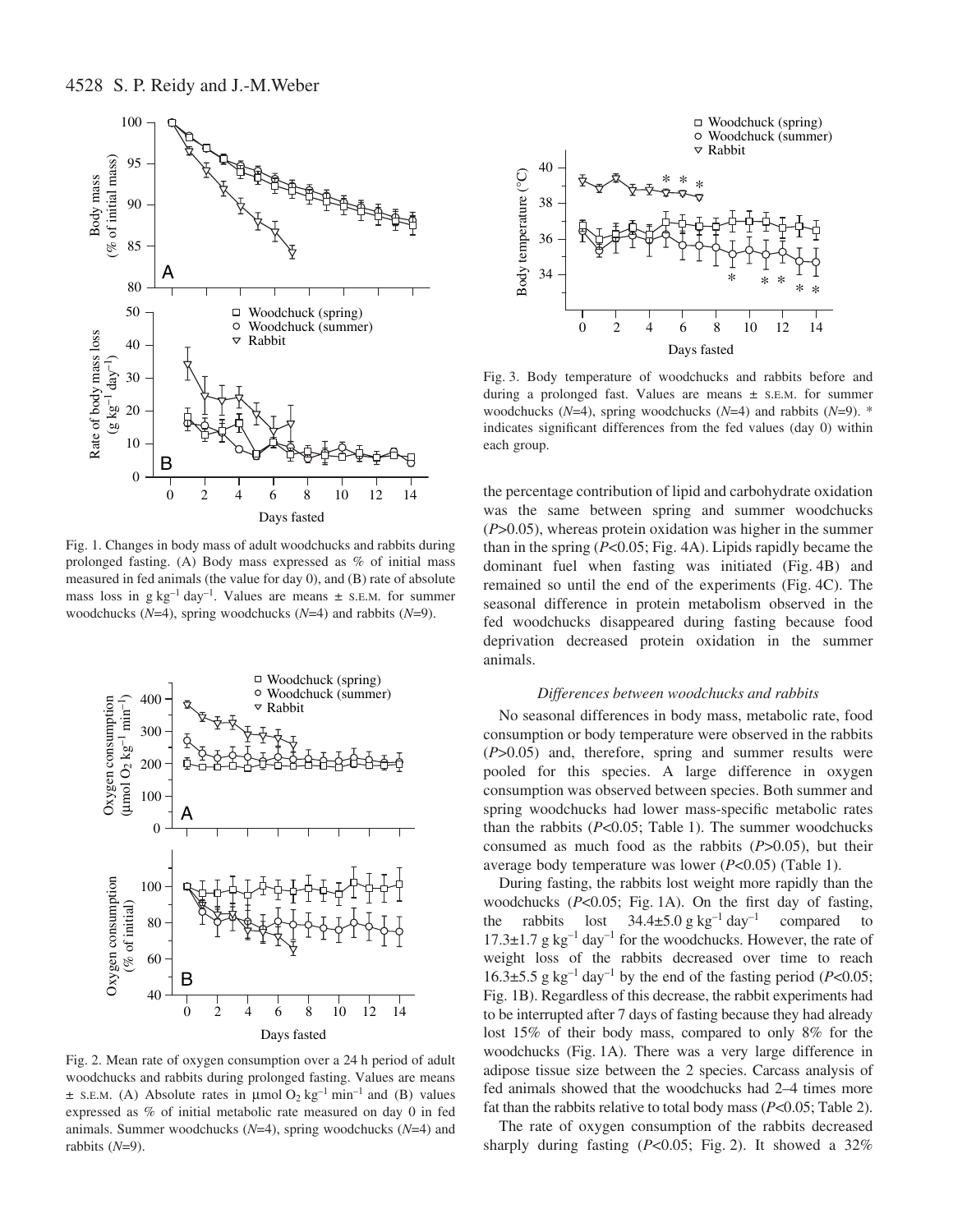

Fig. 4. Fuel selection in woodchucks and rabbits before and during a prolonged fast. The % contributions of carbohydrates, lipids and proteins to total oxygen consumption are given for fed animals (A), for animals fasted for 1 day (B) and for animals fasted for 2–7 days (C). Values are means ± S.E.M. for summer woodchucks (*N*=4), spring woodchucks (*N*=4) and rabbits (*N*=9). Values of the same fuel type marked with the same symbol are significantly different from each other.

reduction over 1 week without food, decreasing from 383±11 to  $259\pm25$  µmol O<sub>2</sub> kg<sup>-1</sup> min<sup>-1</sup>. This change in metabolic rate was correlated with a small decrease in body temperature (Pearson correlation coefficient=0.786; *P*<0.05). Mean body temperature was reduced from 39.3±0.3°C in the fed state to 38.4 $\pm$ 0.1°C after 7 days of fasting (*P*<0.05; Fig. 3).

In fed animals, the contributions of lipid and carbohydrate oxidation to total oxygen consumption did not differ between woodchucks and rabbits, but protein oxidation was higher in the rabbits  $(P<0.05$ ; Fig. 4A). This species difference in fuel utilization persisted during fasting  $(P<0.05$ ; Fig. 4), even though food deprivation caused the rabbits to reduce protein oxidation  $(P<0.05$ ; Fig. 4) and urinary nitrogen excretion  $(P<0.05; Fig.5A)$ .

#### *Urinary nitrogen excretion*

Total urinary nitrogen excretion of fed rabbits was



Fig. 5. Urinary excretion rates of woodchucks and rabbits before and during prolonged fasting. (A) Absolute rates of N excretion (*N*=4 for spring and summer woochucks, *N*=9 for rabbits). (B–E) The relative contributions of urea (B), ammonia (C), creatinine (D) and uric acid (E) to total N excretion. For relative contributions (% of total N excretion), the values for spring and summer woodchucks were pooled ( $N=8$  for woodchucks and 9 for rabbits). Values are means  $\pm$ S.E.M. \*Significant differences from fed values measured on day 0 within each group.

 $27.37\pm2.69~\mu$ mol N $kg^{-1}$  min<sup>-1</sup> compared to 12.26 $\pm$ 2.13  $\mu$ mol N kg<sup>-1</sup> min<sup>-1</sup> for the summer woodchucks and  $3.61\pm1.54 \,\mu$ mol N kg<sup>-1</sup> min<sup>-1</sup> for the spring woodchucks (P<0.05; Fig. 5A). Rabbit nitrogen excretion decreased to 8.93 $\pm$ 1.15 µmol kg<sup>-1</sup> min<sup>-1</sup> (*P*<0.05; Fig. 5A) during the 7-day fast (a 67% change). Total urinary N excretion of the summer woodchucks decreased during the first 2 days of fasting to reach the low levels found in spring woodchucks (Fig. 5A). The % composition of individual nitrogenous compounds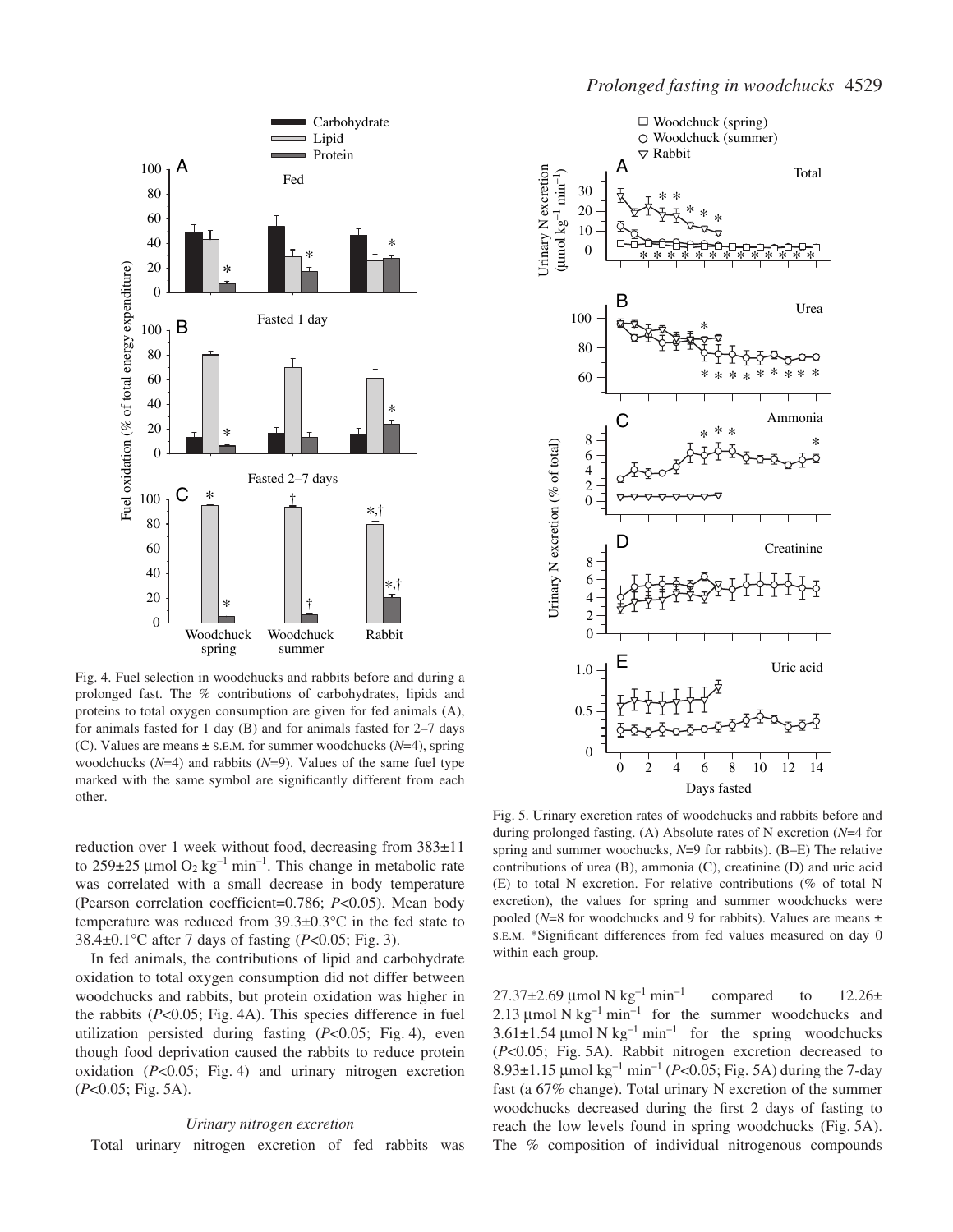# 4530 S. P. Reidy and J.-M.Weber

relative to total N excretion did not differ between seasons in the woodchucks and, therefore, spring and summer data were pooled (Fig. 5B–E). However, differences did exist between species. The contribution of uric acid to total urinary N content was higher in rabbits than in woodchucks, both before and during the fast (*P<*0.05; Fig. 5E). Conversely, the contribution of ammonia to total N content was higher in woodchucks than in rabbits, before and during the fast  $(P<0.05; Fig. 5C)$ . The % contributions of urea and creatinine to total N excretion were not different between species (Fig. 5B,D). As total nitrogen excretion decreased with fasting (Fig. 5A), so did the percentage contribution of urea after seven days of fasting  $(P<0.05; Fig. 5B)$  ( $-22\%$  for the woodchucks and  $-10\%$  for the rabbits). The contribution of ammonia to total N excretion of the woodchucks doubled during the fasting period (*P*<0.05; Fig. 5C). A similar increase did not occur in the rabbits, where the contribution of ammonia to total urinary nitrogen content remained around 1% throughout the fasting period.

# **Discussion**

Our goal was to characterize the major metabolic adjustments of a hibernator during prolonged fasting under normothermic conditions, and to assess possible seasonal effects. This study shows that woodchucks use a dual strategy to cope with normothermic fasting: (1) they rapidly depress their metabolic rate (unless they already function at very low rates as in the spring), possibly reducing energy expenditure to the lowest level still compatible with normothermic life, and (2) they reorganize their fuel selection pattern to spare limited reserves of proteins.

## *Fasting-induced metabolic depression*

In the fed state, metabolic rate is much higher in the summer than in the spring  $(+35\%;$  see Table 1), and this observation is consistent with published measurements on post-absorptive woodchucks and marmots (Bailey, 1965; Körtner and Heldmaier, 1995; Rawson et al., 1998). After spring arousal, a low basal metabolic rate appears critical for surviving the normothermic fasting period that typically follows 5 months of hibernation (Davis, 1967; Hamilton, 1934; Snyder et al., 1961). During fasting, metabolic depression was only used in the summer (25% reduction in  $\dot{V}_{O_2}$  over 2 weeks; Fig. 2), and it did not occur in the spring. This observation suggests the interesting possibility that normothermic, basal metabolism has a lower limit. The potential existence of a minimum basal metabolic rate for normothermic mammals is supported by the fact that summer and spring woodchucks reach the same rate of energy expenditure after 14 days of fasting, even though their pre-fasting rates are very different. Measurements on rabbits provide additional support for the same concept because this species starts with a much higher post-absorptive metabolic rate than spring or summer woodchucks, but it shows stronger metabolic depression during fasting (–32% in only 7 days). The rapid decrease in energy expenditure shown by rabbits is insufficient to completely offset their high postabsorptive metabolic rate (Table 1, Fig. 2A), and, therefore, loss of body mass is much more rapid in rabbits (–15% in 7 days) than in woodchucks  $(-13\%$  in 14 days) (Fig. 1). For this reason, the rabbit experiments had to be terminated after 1 week (according to the limit set by our animal care committee), and we could not determine whether a longer period of fasting would eventually decrease the metabolic rate of rabbits to the lower levels observed in woodchucks. In both species, metabolic depression was accompanied by a small, but significant decrease in body temperature (Fig. 3), as previously observed in other species including the rat (Ma and Foster, 1986). Like spring woodchucks, other mammals with naturally low basal metabolic rates seem to lack the capacity for metabolic depression during fasting. Experiments on the Virginia opossum *Didelphis virginiana*, a marsupial of similar body size  $(3-4 kg)$ , revealed that this nocturnal species reaches its lowest metabolic rate of  $\sim 200 \mu \text{mol} \text{O}_2 \text{kg}^{-1} \text{min}^{-1}$  (or 4.5 ml  $O_2$  kg<sup>-1</sup> min<sup>-1</sup>) during daylight sleep (see fig. 1 in Weber and O'Connor, 2000). This minimum post-absorptive rate is identical to the lowest value observed here in woodchucks (Fig. 2A) and the Virginia opossum is not able to decrease its metabolic rate further in response to fasting (Weber and O'Connor, 2000).

The two main ATP-consuming processes accounting for basal metabolic rate are trans-membrane ion pumping and protein synthesis (Rolfe and Brown, 1997). It is conceivable that mammals can only downregulate these essential processes to a minimal level, below which normothermic life is compromised. For example, decreasing the cost of ion pumping can be achieved by lowering ion leakiness of membranes through changes in the degree of saturation of phospholipids (Hulbert and Else, 2000). However, modifying phospholipid saturation will also affect many other important membrane functions through changes in overall fluidity (e.g. insulin sensitivity), and such widespread disruption may not be compatible with mammalian life at ~37°C. Another way to decrease energy expenditure during fasting would be to lower mitochondrial proton leak, a process that uncouples oxygen consumption from ADP phosphorylation. Two recent studies show that fasting and calorie restriction do not affect proton leak (Bézaire et al., 2001; Ramsay et al., 2004), whereas another suggests that proton leak is decreased *via* complex mechanisms that vary with the duration of calorie restriction (Bevilacqua et al., 2004). Clearly, the potential existence of a minimum normothermic metabolic rate in endotherms, and the mechanistic limitations for its specific set point, warrant further investigation.

#### *Changes in fuel selection: protein sparing*

In addition to metabolic depression, prolonged fasting has important effects on fuel selection. In our experiments, the major changes elicited by food deprivation took place within 2 days, and, therefore, all the values measured after this time were pooled for each group of animals (Fig. 4). In both species, the dominant use of carbohydrates that normally support energy metabolism in the post-absorptive state (phase I) was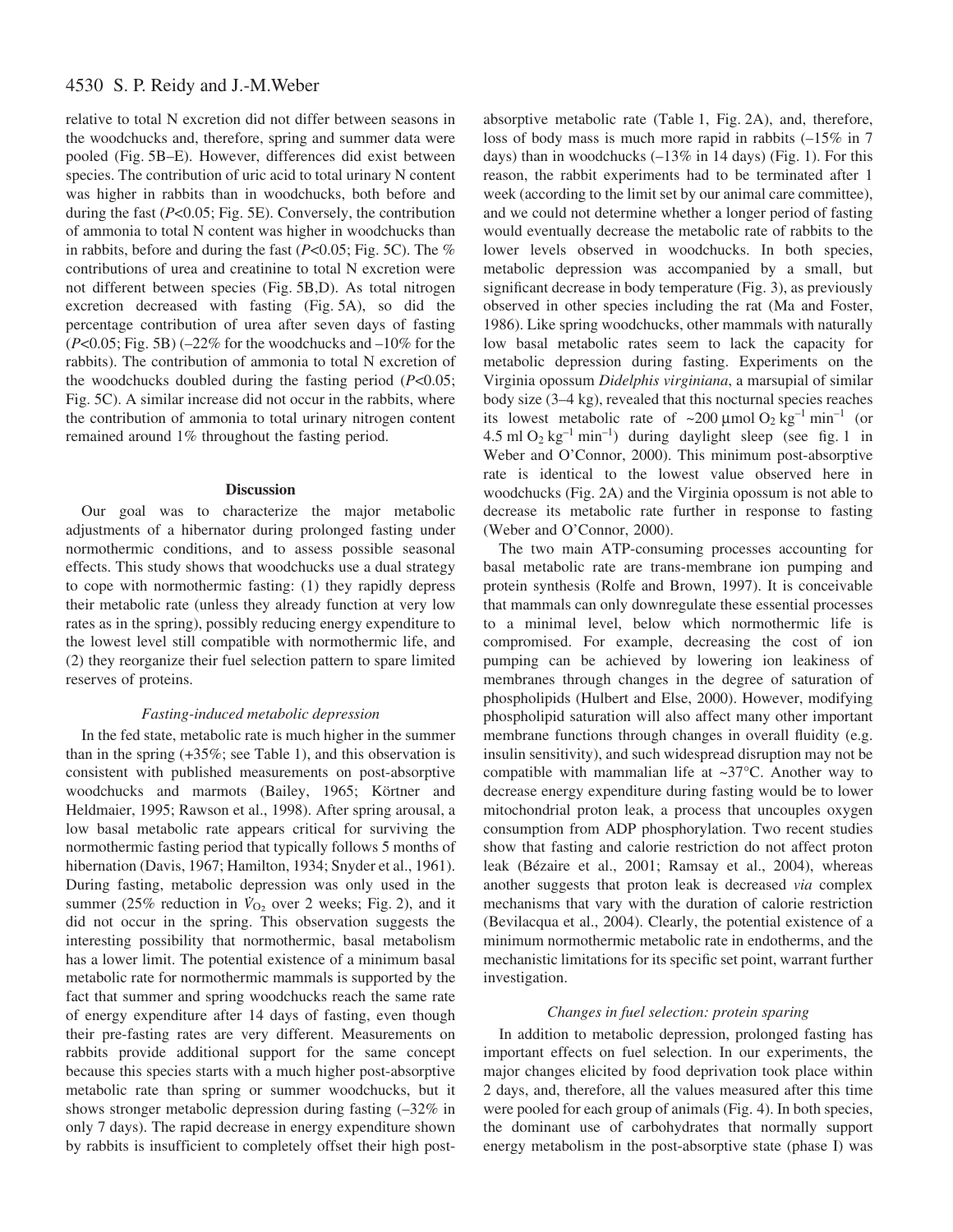rapidly replaced by high lipid use (phase II) as fasting was continued (Fig. 4). However, the most striking differences in fuel selection were observed in relation to protein sparing. In the spring, woodchucks had the lowest rate of net protein oxidation, presumably because their fuel selection pattern reflected the hibernation state more closely than in the summer. In the fed state, proteins only accounted for 8% of metabolic rate in spring woodchucks, whereas it reached  $17\%$   $V_{O_2}$  in summer woodchucks, and a high value of 28%  $V_{O_2}$  in rabbits (Fig. 4A). All groups had the ability to decrease absolute and relative rates of net protein oxidation in response to fasting. After more than 3 days without food, the contribution of proteins was reduced to 5%  $V_{\text{O}_2}$  in spring woodchucks, 6%  $V_{\text{O}_2}$ in summer woodchucks and 20%  $\dot{V}_{O_2}$  in rabbits. Therefore, woodchucks show a superior ability for protein sparing (also reflected by much lower rates of water consumption and urine production than the rabbits; see Fig. 6), particularly during the summer. At this time of year, they can not only decrease their overall rate of energy expenditure to cope with fasting, but also dramatically reduce their reliance on proteins. This metabolic strategy helps to conserve muscle mass and it has been observed in other species adapted for prolonged fasting. Breeding adult seals and post-weaning seal pups commonly cope for several weeks without food by reducing their metabolic rate to ~45% of normal values in fed animals and their reliance on proteins down to 6% of  $V_{O<sub>2</sub>}$  (Nørdoy et al., 1993, 1990; Worthy and Lavigne, 1987). However, the most extreme capacity for protein sparing may be found in bears. During the summer, pack ice recession prevents polar bears *U. maritimus* from hunting seals and they appear to lower protein



Fig. 6. Rates of water consumption and urine production in woodchucks and rabbits before and during prolonged fasting (*N*=4 for spring and summer woochucks, *N*=9 for rabbits).

oxidation to 1% of  $V_{O_2}$  in response to fasting (Atkinson et al., 1996; Nelson, 1987). Black bears *Ursus americanus* and grizzly bears *U. arctos* decrease body temperature by a few degrees and metabolic rate by ~30% during their 'pseudohibernation', which can last for up to 6 months (Watts et al., 1981). During this time, no nitrogen wastes are excreted (Barboza et al., 1997; Nelson, 1973, 1980; Nelson et al., 1973) and two possible mechanisms have been invoked to explain this observation: (1) a complete inhibition of protein oxidation and/or (2) the recycling of nitrogen waste products. More recent experiments where muscle biopsies have been sampled at the beginning and at the end of winter show that protein breakdown of hibernating bears is actually significant but low (Tinker et al., 1998). Therefore, they do have the ability to recycle nitrogen because no waste products are accumulated during hibernation.

The exact pathways for nitrogen recycling have not been investigated in detail, but urea hydrolysis may be the most important mechanism used by woodchucks. To some extent, all mammals seem to be able to reabsorb urea through the bladder, and to bring it to their digestive system where it can undergo bacterial hydrolysis. The ammonia produced can then be recycled, and this process has been demonstrated in several mammals (Campbell and MacArthur, 1997; Harlow, 1987; Singer, 2002). The large difference in nitrogen excretion between the two species examined here may be explained by the fact that urea hydrolysis is particularly active in woodchucks compared to rabbits. This hypothesis is consistent with the observations that woodchucks produce very small volumes of urine (Fig. 6B) (thus favoring urea reabsorption through the bladder), and have a very large caecum (where extensive bacterial fermentation can take place). Surprisingly, however, metabolic tracer measurements have revealed that a closely related species (the marmot: *Marmota flaviventris*) strongly reduces its rate of urea hydrolysis during fasting (Harlow, 1987). Identifying the exact pathways and quantifying their flux in bears and true hibernators like woodchucks during normothermic fasting or hibernation are exciting avenues for future research.

Apart from fueling energy metabolism, protein breakdown can also play an important role in providing amino acids as a substrate for gluconeogenesis (Peroni et al., 1997). Liver glycogen is essentially depleted during phase I of fasting and glucose production becomes dependent on gluconeogenesis during phase II (Goodman et al., 1990; Nilsson and Hultman, 1973). In rats and humans for example, amino acids account for ~25% of total gluconeogenic flux during phase II (Owen et al., 1998), a contribution matching that of glycerol, an endproduct of lipolysis.

#### *Nitrogen excretion*

The nitrogenous waste products of amino acid oxidation are excreted in urine as ammonia, urea and uric acid. Our analysis of changes in the relative composition of nitrogen wastes reveals another energy-saving mechanism associated with normothermic fasting in the woodchuck: a gradual shift away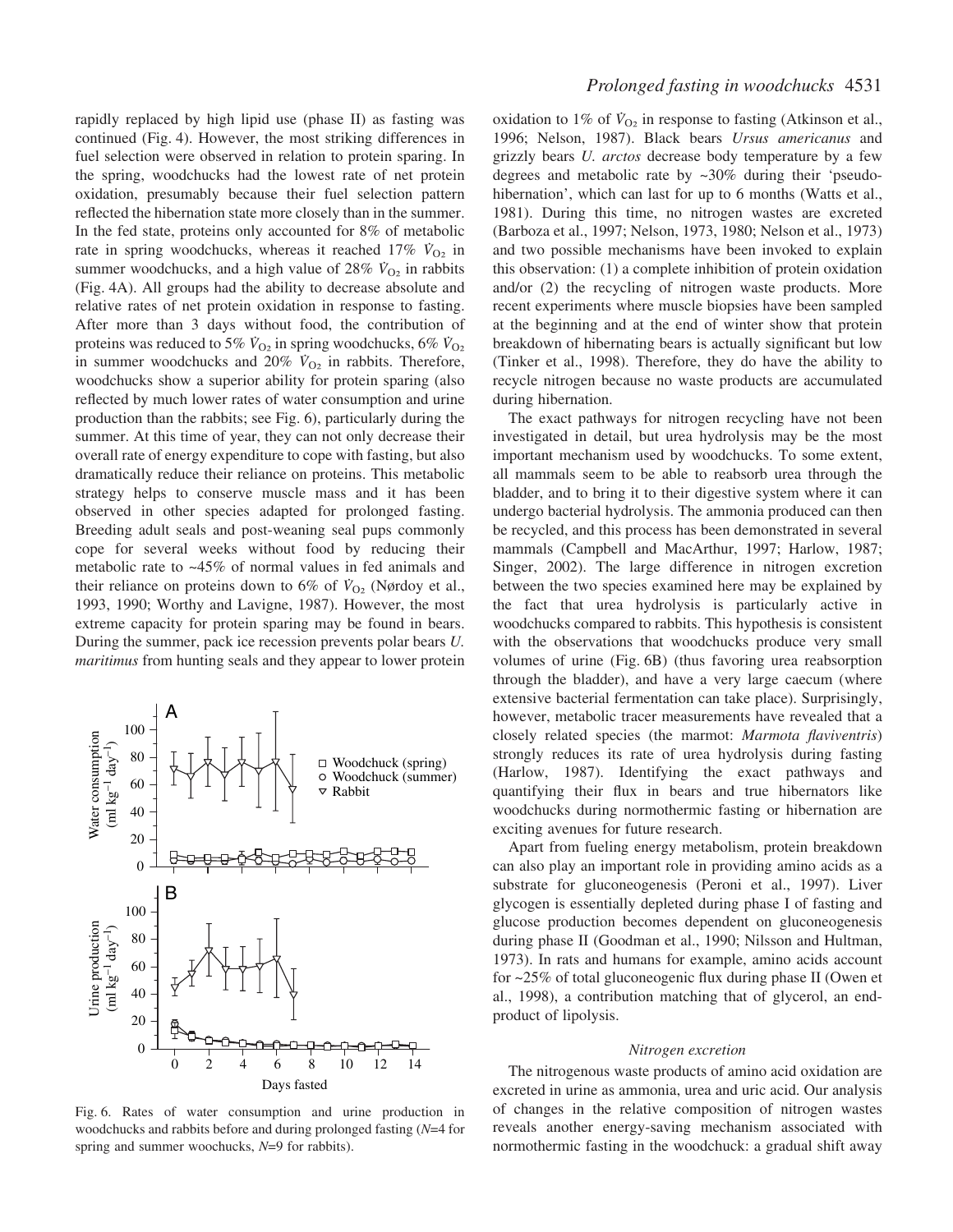# 4532 S. P. Reidy and J.-M.Weber

from urea excretion accompanied by an increase in ammonia excretion (Fig. 5). This change in ammonia excretion may be related to an increase in urea hydrolysis. Alternately, it could reflect a metabolic strategy aiming at decreasing the energy cost of nitrogen waste disposal in woodchucks. Interestingly, rabbits did not show this strategy, and increased their relative excretion of uric acid instead of ammonia. It is possible that such costly nitrogen waste disposal is only found in species that are not adapted for long-term fasting. As observed previously by others (e.g. see Hannaford et al., 1982), rabbits showed a particularly high rate of nitrogen excretion and this may also be related to the very high extraction of dietary protein afforded by coprophagy (Thacker and Brandt, 1955).

### *Conclusions*

This study shows that, apart from their notorious capacity for hibernation, woodchucks are particularly well adapted for normothermic fasting. Their unusual ability to cope with prolonged food deprivation is based on a series of integrated mechanisms eliciting deep metabolic depression and a rapid change in fuel selection to spare limited protein reserves. The few studies available on prolonged fasting suggest that such an ability for depressing metabolism – to what could be minimal levels still compatible with normothermic life – may be common among mammals. In contrast, extreme protein sparing as demonstrated here in woodchucks, appears to be a unique metabolic feature of the fasting champions.

This work was supported by a NSERC discovery grant to J.-M.Weber.

#### **References**

- **Atkinson, S. N., Nelson, R. A. and Ramsay, M. A.** (1996). Changes in the body composition of fasting polar bears (*Ursus maritimus*): The effects of relative fatness on protein conservation. *Physiol. Zool.* **69**, 304-316.
- **Baba, H., Zhang, X.-J. and Wolfe, R. R.** (1995). Glycerol gluconeogenesis in fasting humans. *Nutrition* **11**, 149-153.
- **Bailey, E. D.** (1965). Seasonal change in metabolic activity of non-hibernating woodchucks. *Can. J. Zool.* **43**, 905-909.
- **Barboza, P. S., Farley, S. D. and Robbins, C. T.** (1997). Whole-body urea cycling and protein turnover during hyperphagia and dormancy in growing bears (*Ursus americanus* and *U. arctos*). *Can. J. Zool.* **77**, 1690- 1704.
- **Bergmeyer, H. U.** (1985). *Methods of Enzymatic Analysis*. Weinheim: VCH.
- **Bevilacqua, L., Ramsey, J. J., Hagopian, K., Weindruch, R. and Harper, M.-E.** (2004). Effects of short- and medium-term calorie restriction on muscle mitochondrial proton leak and reactive oxygen species production. *Am. J. Physiol.* **286**, E852-E861.
- **Bézaire, V., Hofmann, W., Kramer, J. K. G., Kozak, L. P. and Harper, M.-E.** (2001). Effects of fasting on muscle mitochondrial energetics and fatty acid metabolism in Ucp3(–/–) and wild-type mice. *Am. J. Physiol.* **281**, E975-E982.
- **Cahill, G. F.** (1970). Starvation in man. *New Engl. J. Med.* **282**, 668-675.
- **Campbell, K. L. and MacArthur, R. A.** (1997). Urea recycling in muskrats (*Ondatra zibethicus*): a potential nitrogen-conserving tactic? *Physiol. Biochem. Zool.* **70**, 222-229.
- **Cherel, Y., Robin, J. P., Heitz, A., Calgari, C. and LeMaho, Y.** (1992). Relationship between lipid availability and protein utilization during prolonged fasting. *J. Comp. Physiol. B* **162**, 305-313.
- **Cherel, Y., El Omari, B., Le Maho, Y. and Saboureau, M.** (1995). Protein and lipid utilization during fasting with shallow and deep hypothermia in

the European hedgehog (*Erinaceus eurpaeus*). *J. Comp. Physiol. B* **164**, 653-658.

- **Choshniak, I., Ben-Kohav, N., Taylor, C. R., Robertshaw, D., Barnes, R. J., Dobson, A., Belkin, V. and Shkolnik, A.** (1995). Metabolic adaptations for desert survival in the Bedouin goat. *Am. J. Physiol.* **268**, R1101-R1110.
- **Craven, C. W.** (1951). Oxygen consumption of the rat during partial inanition. *Am. J. Physiol.* **167**, 617-620.
- **Davis, D. E.** (1967). The annual rhythm of fat deposition in woodchucks (*Marmota monax*). *Physiol. Zool.* **40**, 391-402.
- **Fournier, R. A. and Weber, J.-M.** (1994). Locomotory energetics and metabolic fuel reserves of the Virginia opossum. *J. Exp. Biol.* **197**, 1-16.
- **Frayn, K. N.** (1983). Calculation of substrate oxidation rates in vivo from gaseous exchange. *J. Appl. Physiol.* **55**, 628-634.
- **Galster, W. A. and Morrison, P.** (1966). Seasonal changes in serum lipids and proteins in the 13-lined ground squirrel. *Comp. Biochem. Physiol.* **18**, 489-501.
- **Garnett, E. S., Barnard, D. L., Ford, J., Goodbody, R. A. and Woodehouse, M. A.** (1969). Gross fragmentation of cardiac myofibrils after therapeutic starvation for obesity. *Lancet* **1**, 914-916.
- **Goodman, M. N., Larsen, P. R., Kaplan, M. M., Aoki, T. T., Vernon, R. Y. and Ruderman, N. B.** (1980). Starvation in the rat. II. Effect of age and obesity on protein sparing and fuel metabolism. *Am. J. Physiol.* **239**, E277- E286.
- **Goodman, M. N., Dietrich, R. and Luu, P.** (1990). Formation of gluconeogenic precursors in rat skeletal muscle during fasted-refed transition. *Am. J. Physiol.* **259**, E513-E516.
- **Hamilton, W. J., Jr** (1934). The life history of the rufescent woodchuck, *Marmota monax rufescens* Howell. *Ann. Carnegie Mus.* **23**, 85-178.
- **Hannaford, M. C., Goldstein, M. B., Josse, R. G. and Halperin, M. L.** (1982). Role of acidosis in the protein wasting of fasting in the rat and the rabbit. *Can. J. Physiol. Pharmacol.* **60**, 331-334.
- **Harlow, H. J.** (1987). Urea-hydrolysis in euthermic hibernators and nonhibernators during periods of food availability and deprivation. *J. Therm. Biol.* **12**, 149-154.
- **Henry, C. J., Rivers, J. P. and Payne, P. R.** (1988). Protein and energy metabolism in starvation reconsidered. *Eur. J. Clin. Nutr.* **42**, 543-549.
- **Hulbert, A. J. and Else, P. L.** (2000). Mechanisms underlying the cost of living in animals. *Annu. Rev. Physiol.* **62**, 207-235.
- **Humphries, M. M., Thomas, D. W. and Kramer, D. L.** (2003). The role of energy availability in mammalian hibernation: A cost-benefit approach. *Physiol. Biochem. Zool.* **76**, 165-179.
- **Keys, A., Brozek, J., Henschel, A., Mickelsen, O. and Taylor, H. L.** (1950). *The Biology of Human Starvation*. Minneapolis: The University of Minnesota Press.
- **Körtner, G. and Heldmaier, G.** (1995). Body weight cycles and energy balance in the alpine marmot (*Marmota marmota*). *Physiol. Zool.* **68**, 149- 163.
- **Krilowicz, B. L.** (1985). Ketone body metabolism in a ground squirrel during hibernation and fasting. *Am. J. Physiol.* **249**, R462-R470.
- **Lundberg, D. A., Nelson, R. A., Wahner, H. W. and Jones, J. D.** (1976). Protein metabolism in the black bear before and during hibernation. *Mayo Clin. Proc.* **51**, 716-722.
- **Ma, S. W. and Foster, D. O.** (1986). Starvation-induced changes in metabolic rate, blood flow, and regional energy expenditure in rats. *Can. J. Physiol. Pharmacol.* **64**, 1252-1258.
- **Markussen, N. H. and Oritsland, N. A.** (1986). Metabolic depression and heat balance in starving rats. *Comp. Biochem. Physiol.* **84A**, 771-776.
- **Merkt, J. R. and Taylor, C. R.** (1994). "Metabolic switch" for desert survival. *Proc. Natl. Acad. Sci. USA* **91**, 12313-12316.
- **Nelson, R. A.** (1973). Winter sleep in the black bear: a physiologic and metabolic marvel. *Mayo Clin. Proc.* **48**, 733-737.
- **Nelson, R. A.** (1980). Protein and fat metabolism in hibernating bears. *Fed. Proc.* **39**, 2955-2958.
- **Nelson, R. A.** (1987). Black bears and polar bears still metabolic marvels. *Mayo Clin. Proc.* **62**, 850-853.
- **Nelson, R. A., Wahner, H. W., Jones, J. D., Ellefson, R. D. and Zollman, P. E.** (1973). Metabolism of bears before, during and after winter sleep. *Am J. Physiol.* **224**, 491-496.
- **Nilsson, L. and Hultman, E.** (1973). Liver glycogen in man the effect of total starvation or a carbohydrate-poor diet followed by carbohydrate refeeding. *Scand. J. Clin. Lab. Invest.* **32**, 325-330.
- **Nørdoy, E. S., Ingebretsen, O. C. and Blix, A. S.** (1990). Depressed metabolism and low protein catabolism in fasting grey seal pups. *Acta Physiol. Scand.* **139**, 361-369.